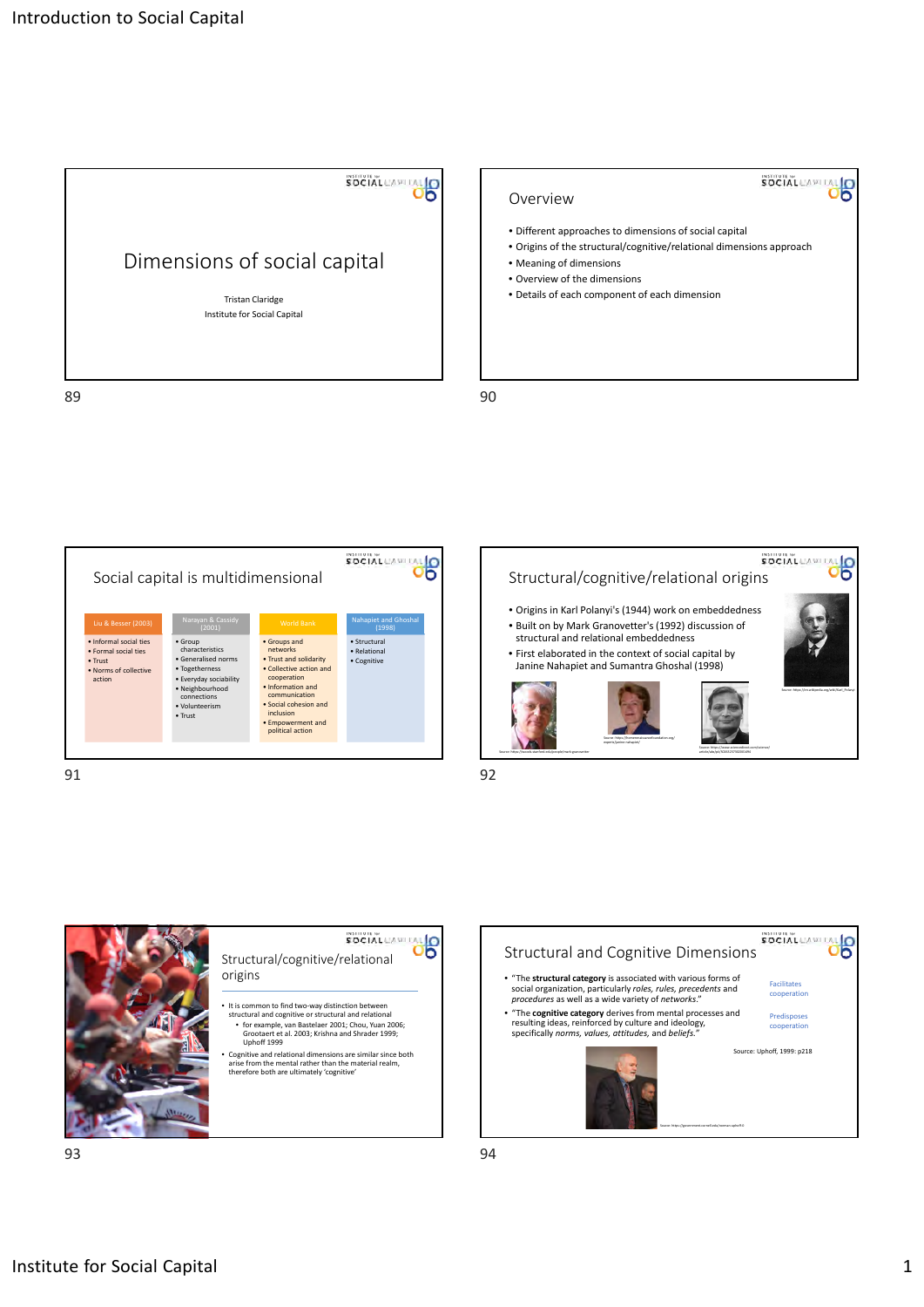

SOCIAL CAPITAL Components of each dimension **Structural Cognitive Relational Shared** *understandings* that *Characteristics and qualities of Configuration and pattern of social relationships including structures of social provide systems of meaning social relationships organisation* • Network ties and • Shared language, codes, • Trust and and narratives trustworthiness configuration Associational membership • Shared values, attitudes, • Norms and sanctions • Norms and sand<br>• Obligations and and beliefs Roles, rules, precedents, and procedures Shared goals and purpose expectations Identity and • Coordinating institutions identification



97 98





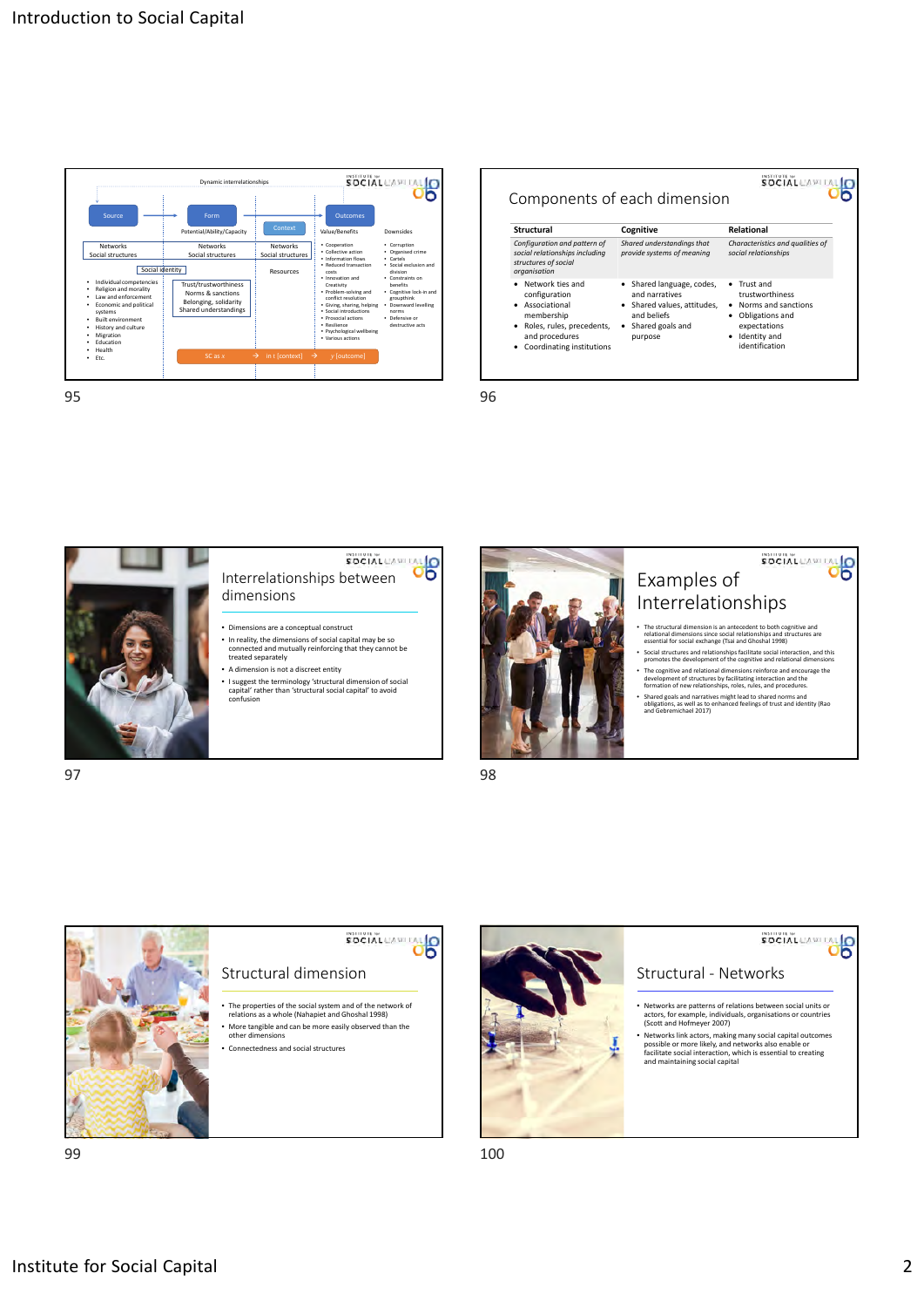



SOCIAL CAPITAL Structural ‐ Roles

- Roles allow people to work together more predictably, fruitfully, and<br>
efficiently (Uphoff and Wijayardra 2000)<br>
 making decisions<br>
 mobilising resources<br>
 comdinating efficiently<br>
 coordinating efficiently<br>
 coordi
	-
	-
	-
- Roles can be formal or informal and can be paid or unpaid
- Roles create obligations and expectations and reinforce social identity Roles create tangible and powerful signals of social norms associated with the role

101 102



Sociat CAPUTAL (O<br>Structural – Rules, precedents procedures

- Without roles and rules for decision‐making and resource mobilization, collective action becomes more difficult and thus less likely (Uphoff 1999)
- Patterns of collective action are constituted and sustained by a large array of rules that are crafted, monitored, and enforced to establish productive working relationships with one another (Evans 1996)



Spelate Antal – Rules, precedents, procedures

- Rules and how they are enforced can have implications for various aspects of social capital, such as norms, trust, belonging, and shared understandings
- Rules can be formal or informal and tend to be more tangible than norms and traditions but are often unspoken and tacit

103 104





### SOCIAL CAPITAL

- Cognitive dimension
- Relates to resources providing shared representations, interpretations, and systems of meaning among parties (Nahapiet and Ghoshal 1998)
- Comprises the cognitive schemes and systems of meaning as exhibited in common vocabulary and narratives (Davenport and Daellenbach 2011)
- Somewhat intangible as it relates to interpretations of a shared reality and the nature of intersubjectivity
- It is the shared values or paradigms that allow a common understanding of appropriate ways of acting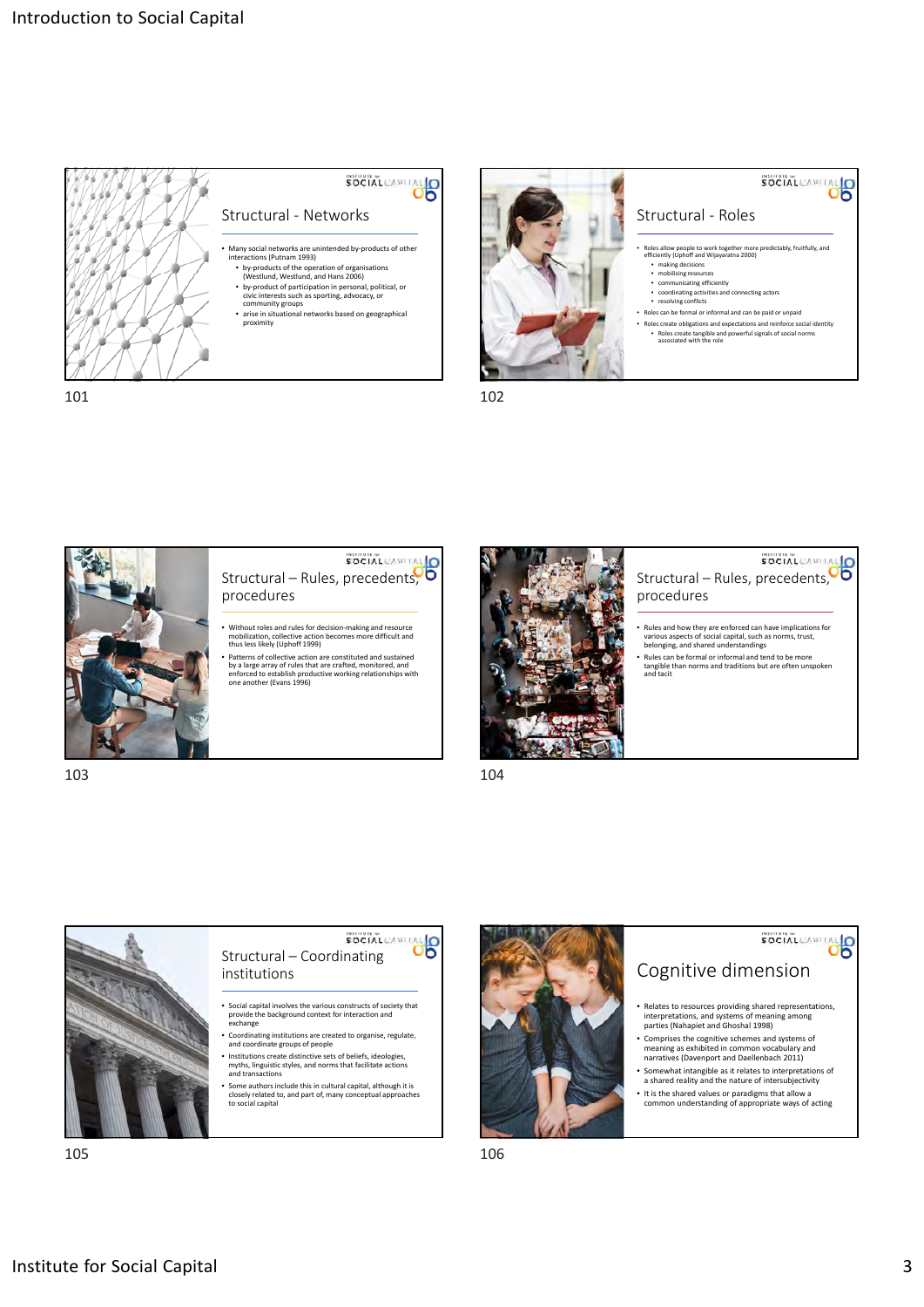

## SOCIAL CAPITAL

#### Cognitive – Shared narratives

- Commonly understood myths, stories, and metaphors that give order to human experience and solidify meaning for those who live, create, or interpret them (Nahapiet and Ghoshal 1998)
- Natural process of socialization that allows us to understand each other and has allowed us to work together cooperatively (Fisher 1984)
- The norms, values, and practices of a social grouping are not based on objective, a priori foundations but are socially constructed through communication (Rosenkranz 2019)



107 108

## SOCIAL CAPITAL

#### Cognitive – Shared goals

- 
- The collective aspirations of actors and the sense of shared destiny<br>The collection of the state and Kwon 2002; Tsai and Ghoshal 1998)<br>• A force that holds people together and allows actors to coordinate<br>their efforts an
- More than just established and documented goals they are the shared belief that the social group or society represents actors' interests and that working for the benefit of the group will progress personal interests, n
- 
- Shared goals focus and coordinate strategic action towards mutual benefit, which increases the likelihood that actors can simultaneously fulfil individual and group goals (Uhlaner et al. 2015)



SOCIAL CAPITAL O Cognitive – Shared language

- Critical for effective social interaction, which is necessary for people to work together for collective action (Eiteneyer, Bendig, and Brettel 2019)
- Provides a "common conceptual apparatus" essential for effective interaction and exchange (Nahapiet and Ghoshal 1998)
- Includes the terms, vocabulary, and jargon used by a social group or in a social setting (Mohammed and Kamalanabhan 2019)
- The common lexicon to 'speak the same language' connotes comfort and similarity with others that are inclusive and associated with a shared identity and belonging

109 110



### SOCIAL CAPITAL O

#### Relational dimension

- Relates to the characteristics and qualities of personal relationships such as trust, obligations, respect and even friendship (Gooderham 2007)
- Key aspects are trust and trustworthiness, norms and sanctions, obligations and expectations, and identity and identification (Nahapiet and Ghoshal 1998)
- It is the nature or quality of networks or relationships (Cabrera and Cabrera 2005)



111 112





### **Relational - Identify and CO** belonging

- Orients actors towards shared goals, intensifies obligations towards the group or community, increases the likelihood of social support, improves collective efficacy, and empowers collective action (Burbaugh 2015)
- Involves actors seeing themselves as one with other people and enables perceptions of unity, togetherness, solidarity, and community spirit (Ntontis et al. 2019)
- Identity powerfully shapes and reinforces norms as well as expectations and obligations (Holtkamp and Weaver 2019)
- People are more likely to interact, cooperate, and trust others who share a social identity (Han, Han, and Brass 2014)